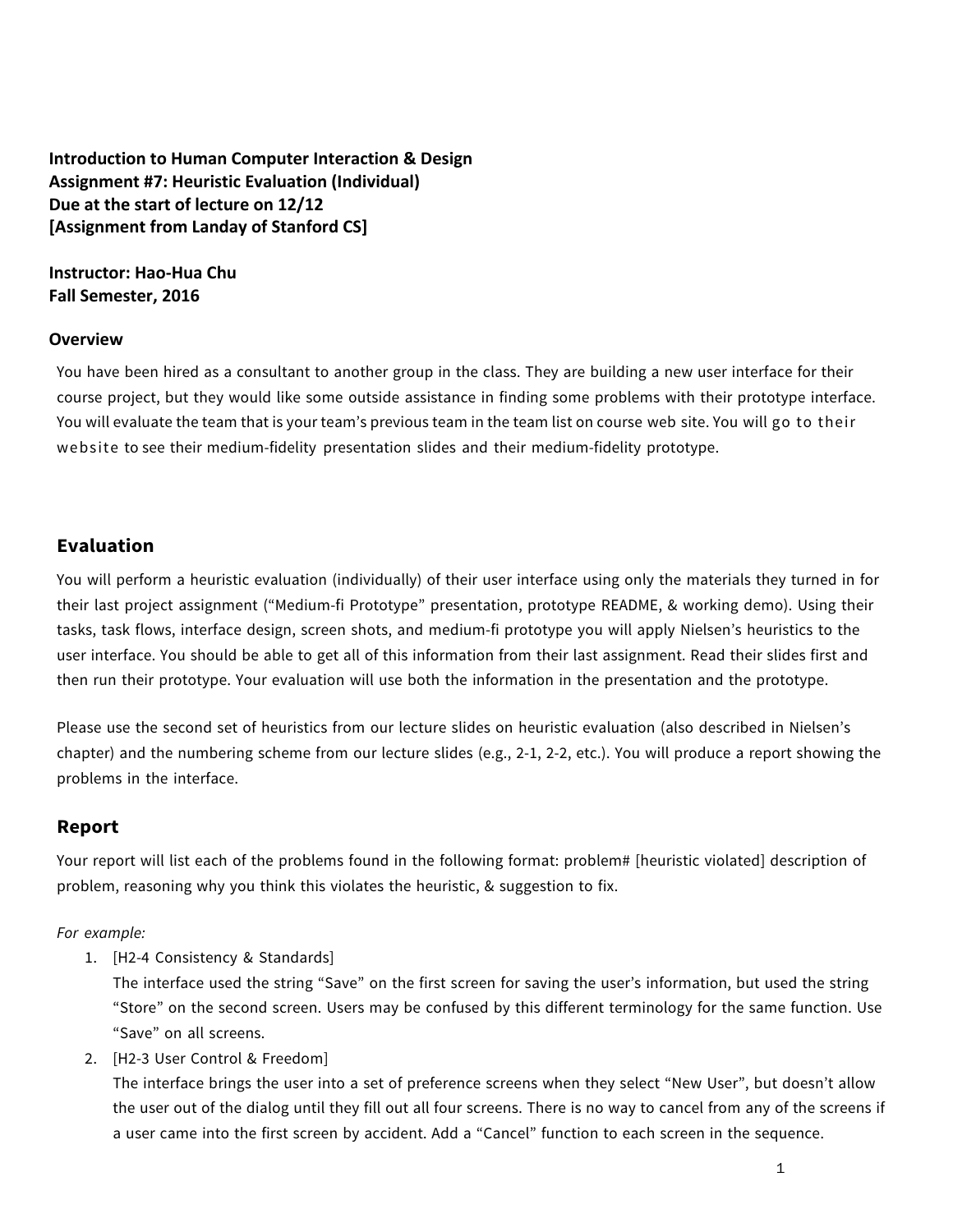Your report will also summarize the number of violations found in each of the ten heuristic categories (make a table see below) and give the total number of violations in the entire interface. Finally, your report should close with some overall recommendations you have for improving the user interface given what you read in their presentation slides and what you experienced in testing their prototype (1 paragraph).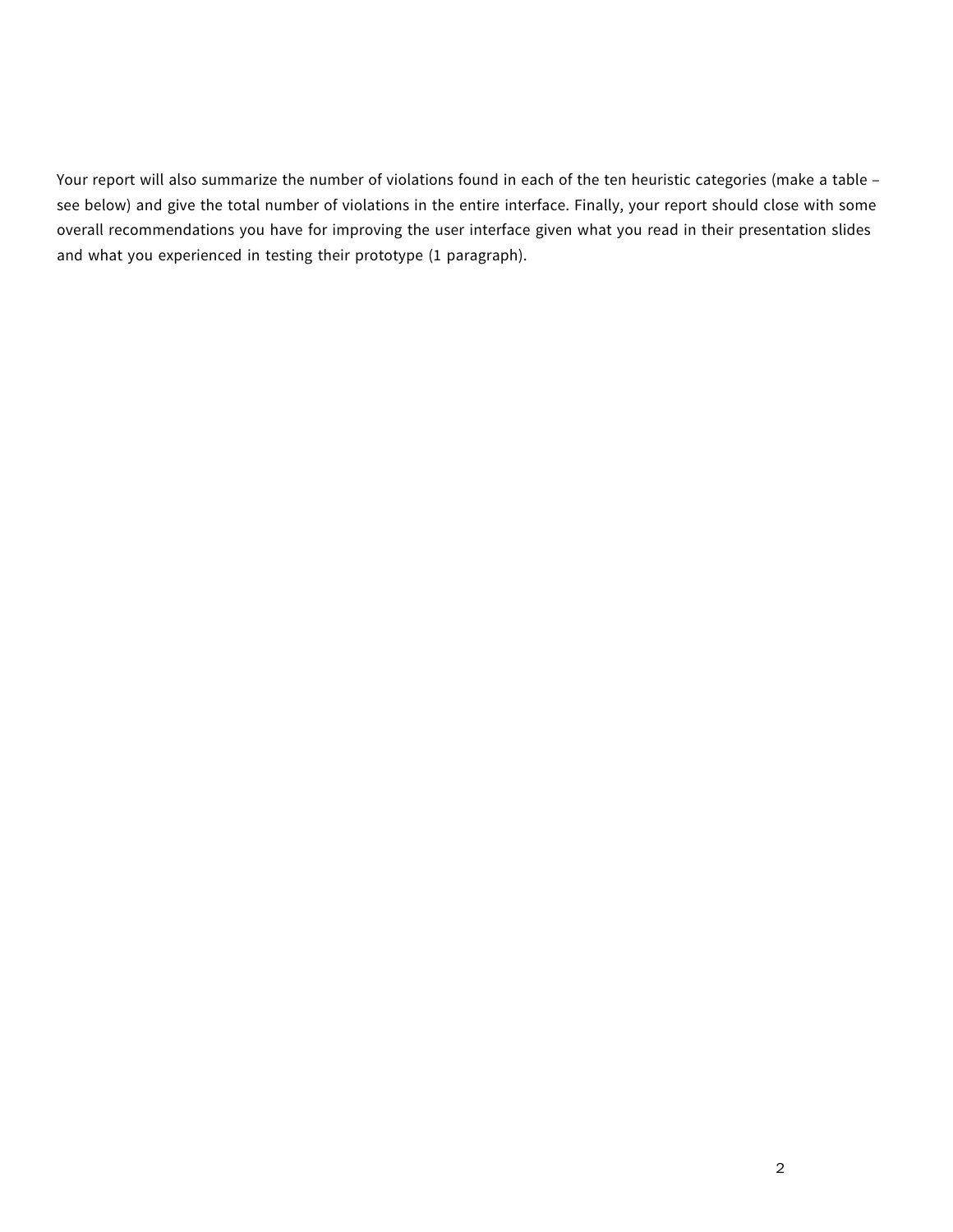# Example Table for Summary of Violations

| Category                                | # Violations |
|-----------------------------------------|--------------|
| [H2-1: Visibility of Status]            |              |
| [H2-2: Match Sys & World]               |              |
| [H2-3: User Control & Freedom]          |              |
| [H2-4: Consistency & Standards]         |              |
| [H2-5: Error Prevention]                |              |
| [H2-6: Recognition not Recall]          |              |
| [H2-7: Flexibility & Efficiency of Use] |              |
| [H2-8: Aesthetic & Minimalist Design]   |              |
| [H2-9: Help Users with Errors]          |              |
| [H2-10: Help & Documentation]           |              |
| <b>Total Violations</b>                 |              |

# Deliverables

You will turn-in your write-up to PDF and email to TA(evelynliu324@gmail.com) by the due date. Make sure to bring a copy of the source file on memory stick/laptop/google doc as you will be using this again with a group in this week's studio. Please give your file a name that identifies you (e.g., johndoe-HE-prototype.doc). Your write-up should follow this outline with separate sections for the top-level items:

- 1. Prototype (one sentence description of the UI you are evaluating)
- 2. Violations Found (i.e., the list)
- 3. Summary of Violations (table)
- 4. Recommendations (1 paragraph)